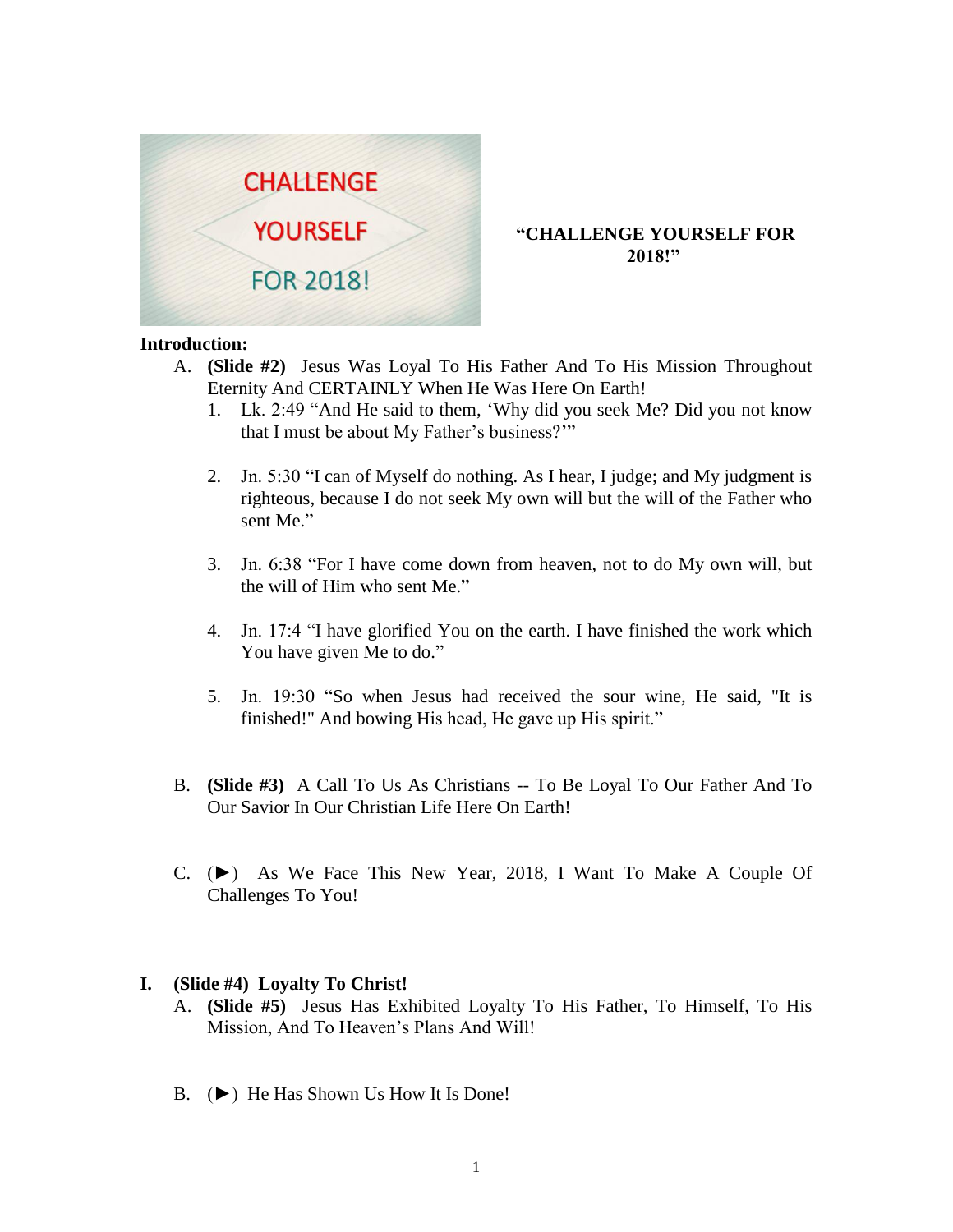- C. (►) Our Challenge -- To Be Loyal To Christ!
	- 1. Song: "To Christ Be Loyal And Be True!" Verse 1:

"To Christ be loyal and be true; His banner be unfurled, And borne aloft till is secured The conquest of the world.

Chorus:

To Christ, the Lord, be true, For He will go with you, And help you all your conflicts through; To Christ, the Lord, be true.

Verse 2:

To Christ be loyal and be true; He needs brave volunteers To stand against the powers of sin, Moved not by frowns or fears.

Chorus:

To Christ, the Lord, be true, For He will go with you, And help you all your conflicts through; To Christ, the Lord, be true.

Verse 3:

To Christ be loyal and be true; In noble service prove Your faith and your fidelity, The fervor of your love.

Chorus:

To Christ, the Lord, be true, For He will go with you, And help you all your conflicts through; To Christ, the Lord, be true.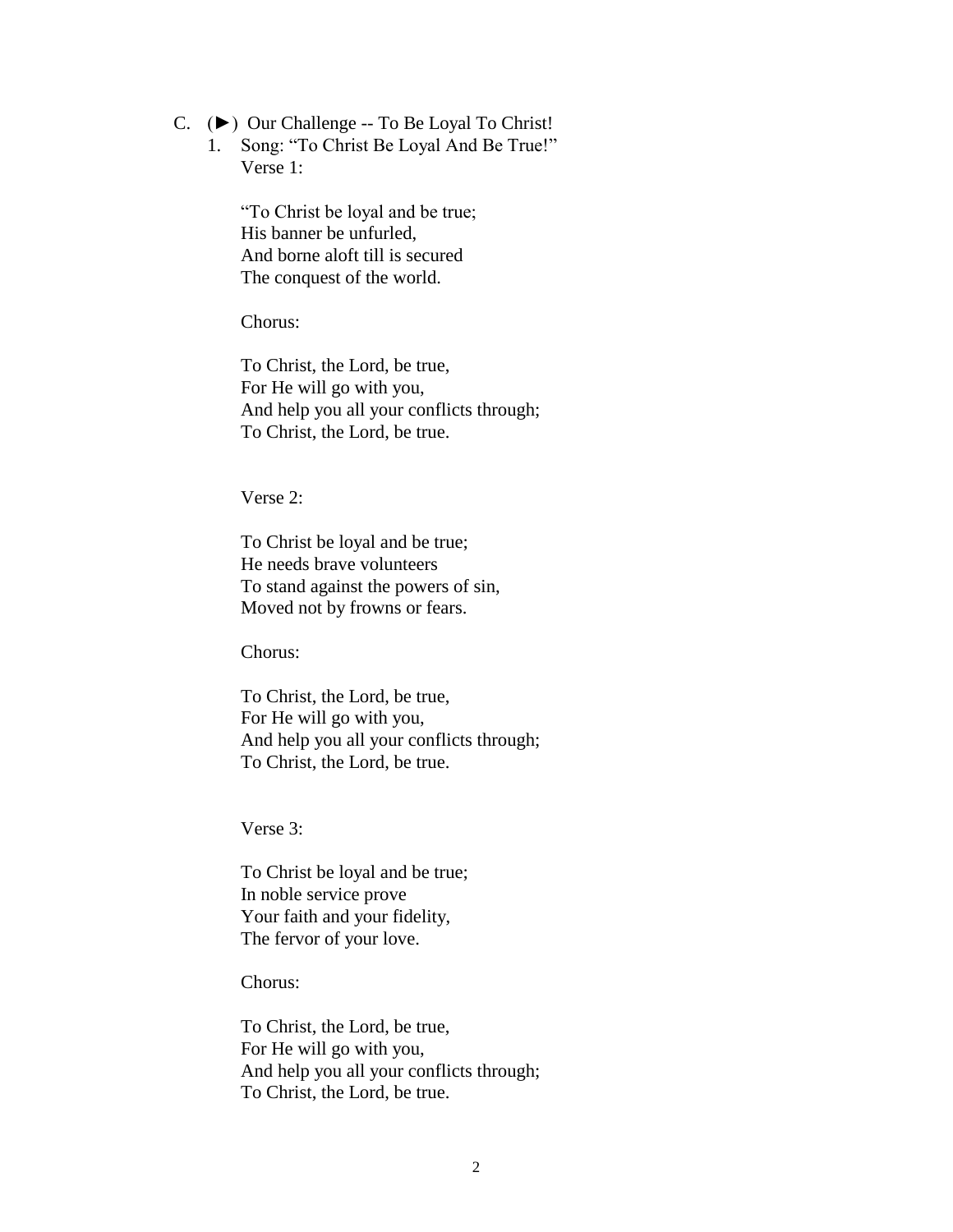Verse 4:

To Christ be loyal and be true, And He will be your Friend, Defending and protecting you To life's triumphant end.

Chorus:

To Christ, the Lord, be true, For He will go with you, And help you all your conflicts through; To Christ, the Lord, be true."

Words -- Elisha Albright Hoffman Music -- Daniel M. Wilson

- 2. **(Slide #6)** Loyalty to Christ as our Savior and Lord!
	- a. Song: "I Am THINE O Lord!"
	- b. Gal. 2:20 "I have been crucified with Christ; it is no longer I who live, but Christ lives in me; and the *life* which I now live in the flesh I live by faith in the Son of God, who loved me and gave Himself for me."
	- c. Peter's words when others were leaving Jesus, "But Simon Peter answered Him, 'Lord, to whom shall we go? You have the words of eternal life. <sup>69</sup>Also we have come to believe and know that You are the Christ, the Son of the living God." Jn. 6:68,69
- 3. (►) Loyalty to His Words!
	- a. Jn. 6:63 "The words that I speak to you are spirit, and *they* are life."
	- b. His words ARE eternal life! See above at Jn. 6:68
	- c. His words are authoritative and will be the standard by which we will be judged! Jn. 12:48-50 "He who rejects Me, and does not receive My words, has that which judges him--the word that I have spoken will judge him in the last day. <sup>49</sup>For I have not spoken on My own *authority;* but the Father who sent Me gave Me a command, what I should say and what I should speak.  $50$ And I know that His command is everlasting life. Therefore, whatever I speak, just as the Father has told Me, so I speak."
- 4. (►) Caution -- Let NOTHING And NO ONE cause you to give up your loyalty to Jesus!
	- a. Eph. 4:14 "that we should no longer be children, tossed to and fro and carried about with every wind of doctrine, by the trickery of men, in the cunning craftiness of deceitful plotting,"
	- b. Eph. 5:6 "Let no one deceive you with empty words, for because of these things the wrath of God comes upon the sons of disobedience."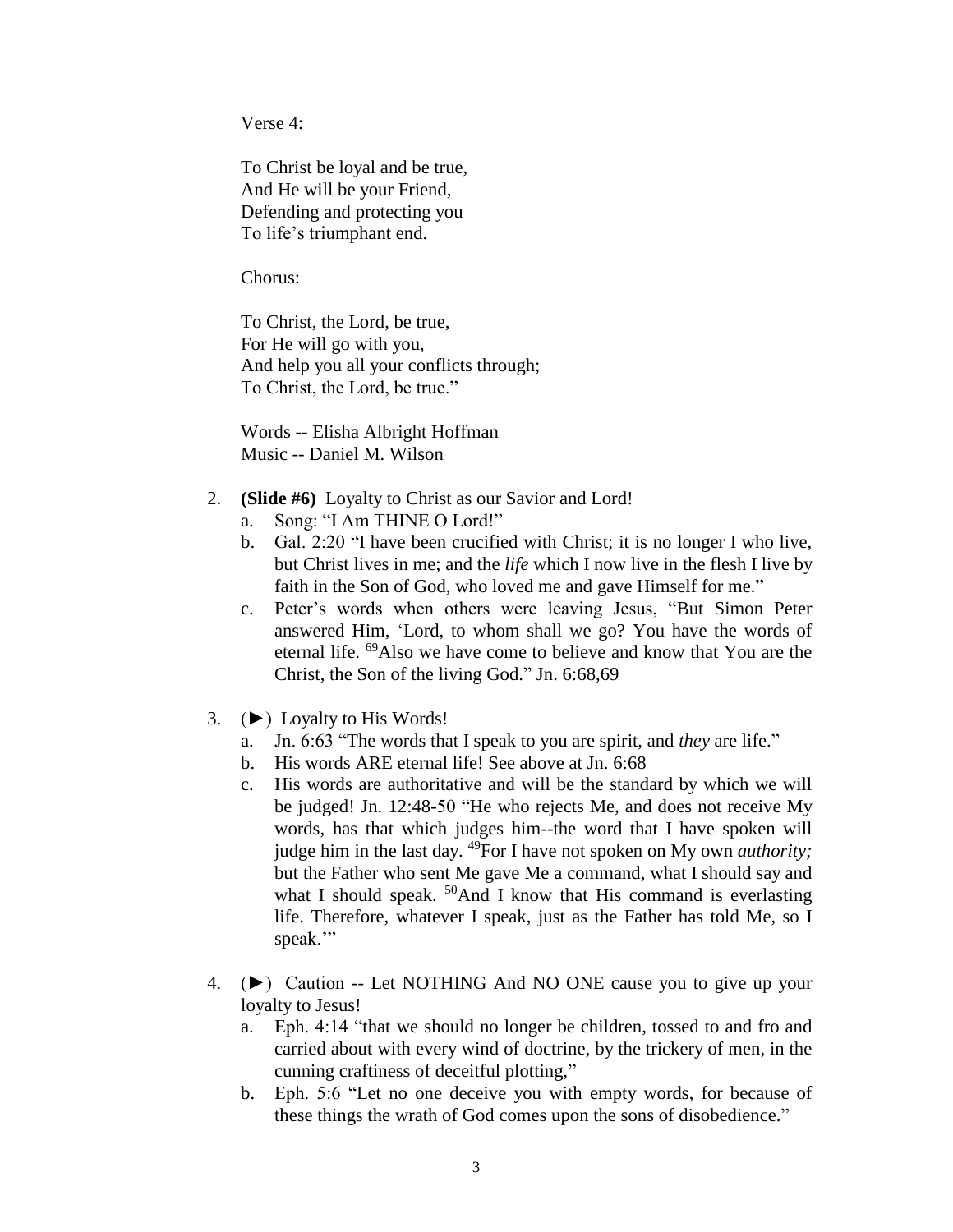- c. Col. 2:4 "Now this I say lest anyone should deceive you with persuasive words."
- d. Col. 2:8-10 "Beware lest anyone cheat you through philosophy and empty deceit, according to the tradition of men, according to the basic principles of the world, and not according to Christ. <sup>9</sup>For in Him dwells all the fullness of the Godhead bodily;  $^{10}$ and you are complete in Him, who is the head of all principality and power."
- e. Col. 2:18,19 "Let no one cheat you of your reward, taking delight in *false* humility and worship of angels, intruding into those things which he has not seen, vainly puffed up by his fleshly mind, <sup>19</sup>and not holding fast to the Head, from whom all the body, nourished and knit together by joints and ligaments, grows with the increase *that is* from God."
- f. II Tim. 1:13 "Hold fast the pattern of sound words which you have heard from me, in faith and love which are in Christ Jesus."
- g. Rev. 22:18,19 "For I testify to everyone who hears the words of the prophecy of this book: If anyone adds to these things, God will add to him the plagues that are written in this book;  $^{19}$  and if anyone takes away from the words of the book of this prophecy, God shall take away his part from the Book of Life, from the holy city, and *from* the things which are written in this book."
- h. The point -- DOCTRINE MATTERS! What you believe and practice MATTERS! It determines loyalty to or disobedience to Christ!
- D. Being In A Right Relationship With God And Going To Heaven Demands Loyalty To Jesus!
	- 1. Jn.14:6 "Jesus said to him, 'I am the way, the truth, and the life. No one comes to the Father except through Me.'"
	- 2. "To Christ Be Loyal And Be True!"

# **II. (Slide #7) Look For The Lost!**

- A. **(Slide #8)** Jesus' Mission And His Challenge To His Disciples:
	- 1. "Jesus said to them, 'My food is to do the will of Him who sent Me, and to finish His work. <sup>35</sup>Do you not say, 'There are still four months and *then* comes the harvest'? Behold, I say to you, lift up your eyes and look at the fields, for they are already white for harvest!'" Jn. 4:34,35
	- 2. "Look Unto The Fields!"
	- 3. Song: "Seeking The Lost!"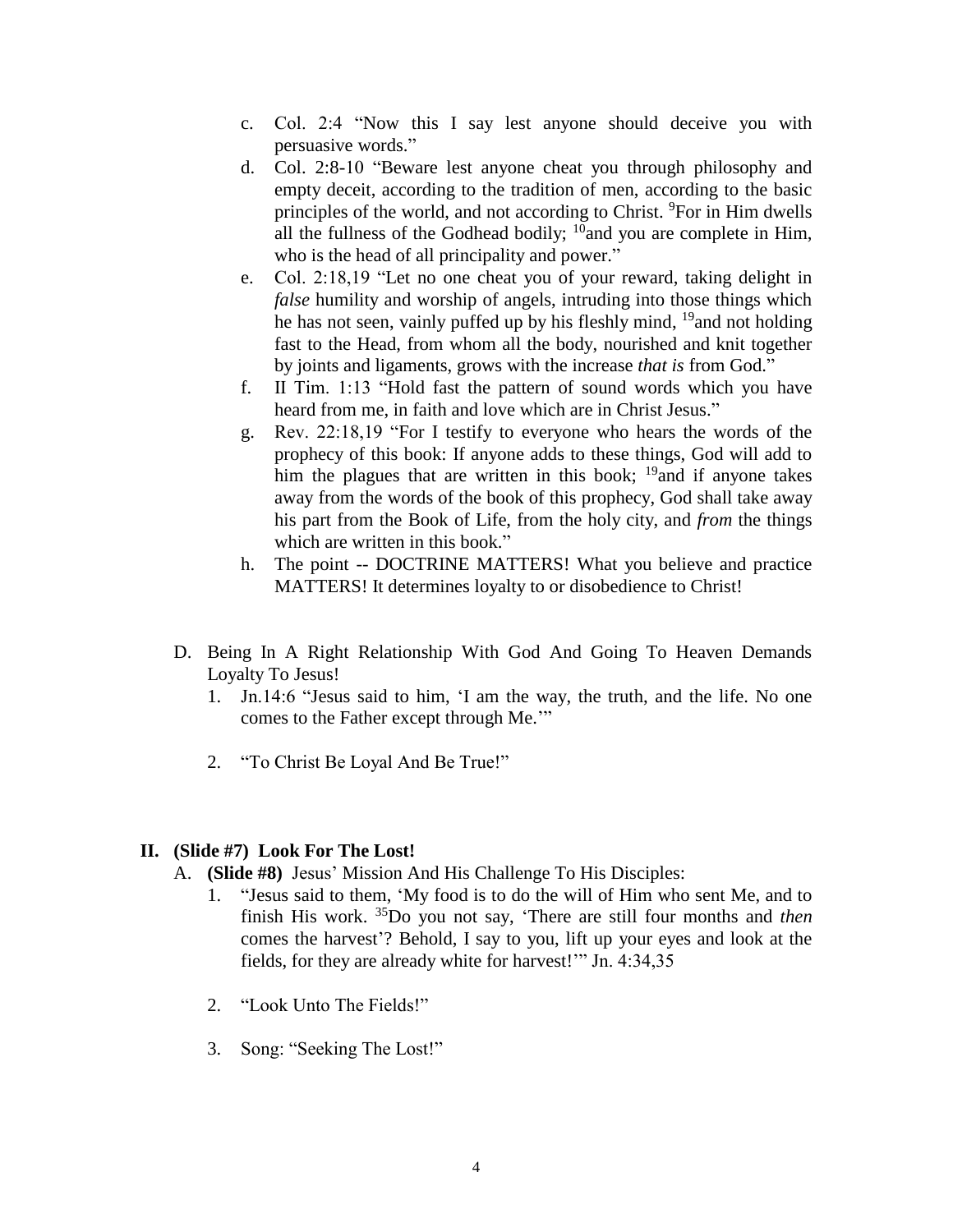- B. He Explained His Mission At Zacchaeus' House! Lk. 19:10 "for the Son of Man has come to seek and to save that which was lost."
- C. (►) The Lord Prayed For Laborers -- For Seekers Of The Lost! Mt. 9:35-38 "Then Jesus went about all the cities and villages, teaching in their synagogues, preaching the gospel of the kingdom, and healing every sickness and every disease among the people.  ${}^{36}$ But when He saw the multitudes, He was moved with compassion for them, because they were weary and scattered, like sheep having no shepherd. <sup>37</sup>Then He said to His disciples, 'The harvest truly *is* plentiful, but the laborers *are* few. <sup>38</sup>Therefore pray the Lord of the harvest to send out laborers into His harvest."
- D. (►) Our Mission -- To Proclaim The Gospel!
	- 1. Living a holy Christian life is who we are; telling others the "Good News" is our mission!
	- 2. Evangelism -- telling others the "Good News!"
	- 3. Sadly, most Christians today have salved their conscience by convincing themselves that all they have to do is be a good example! We must! HOWEVER, our mission is to tell the lost the "Good News!"
- E. We Must Tell Those In Sin How To Be Saved!
- F. We Must Tell Those In Error The Truth!
- G. We Must Be Like The Godhead And The Father Of The Prodigal -- Encourage Prodigals And Be Eager To Welcome Penitent Prodigals Home When They Repent!

## **III. (Slide #9) The Stability Of "Being About The Lord's Business!"**

- A. Congregationally:
	- 1. Congregations "About The Lord's Business" Do Not Have Time To Feud, Fight, Or Turn On Each Other!!!
	- 2. Congregations "About The Lord's Business" Will Not Tolerate Winds Of Change Externally Or Internally To Sidetrack Them From The Lord's Words And His Work!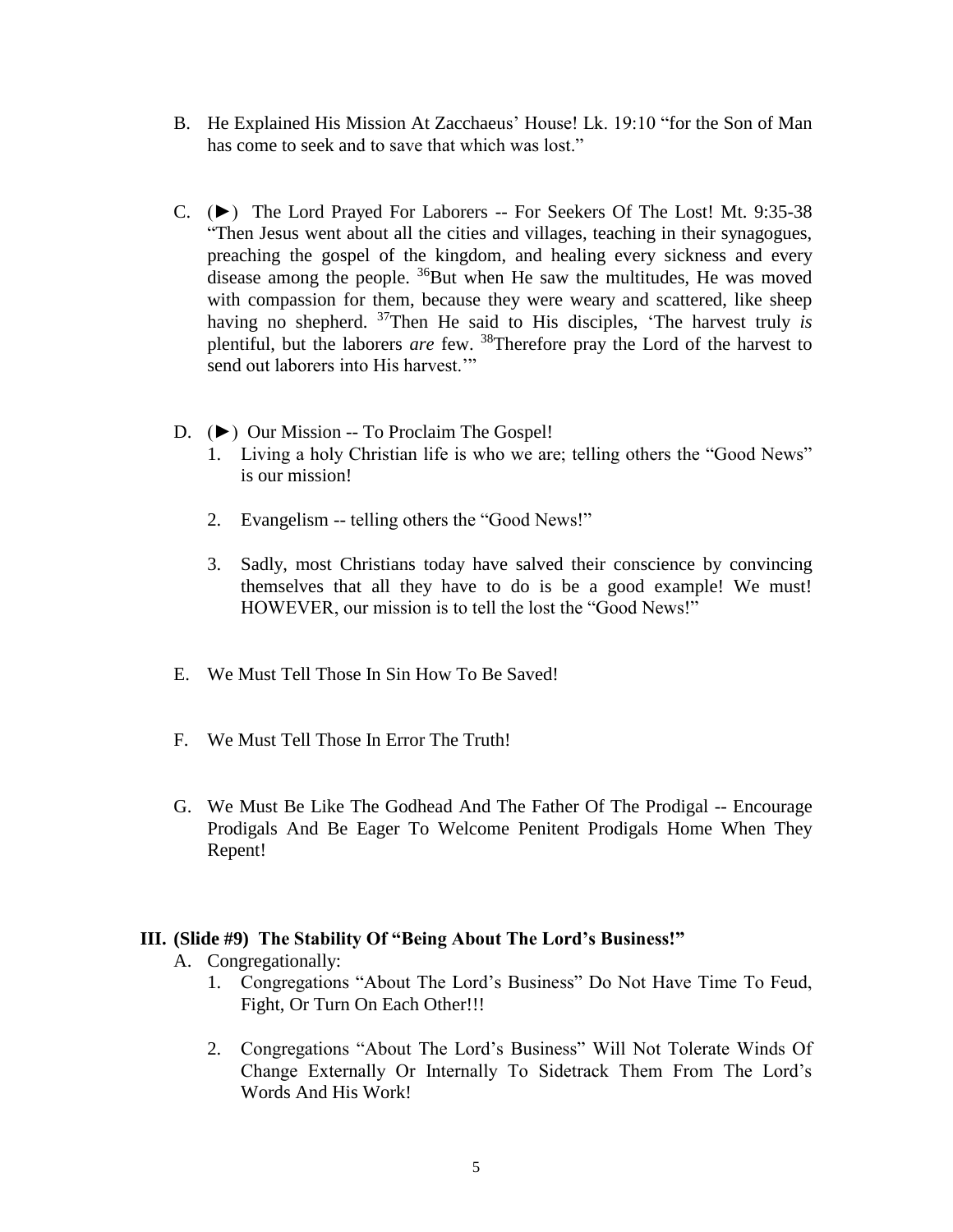- 3. Congregations "About The Lord's Business" Will Not Be Swayed By Popular Preachers Who Begin To Promote Unsound Messages That Tickle Ears But Lead People Away From Jesus!
- 4. Congregations "About The Lord's Business" Are Loyal To Christ And To NO ONE ELSE!!!
- B. Individually:
	- 1. Christians "About The Lord's Business" Do Not Have Time To Flirt With Or To Live In Sin!
		- a. They know they are in a battle against sin! Eph. 6:10-17
		- b. They see themselves as "Soldiers Of Christ!"
			- 1. They live by the call of the hymn: "Soldiers Of Christ Arise!" (And Put Your Armor On!)
			- 2. They live by the words of the children's song: "I'm In The Lord's Army!"
			- 3. Their motto is "Onward Christian Soldiers!"
		- c. In the words of "To Christ Be Loyal And Be True" verse 2:

"To Christ be loyal and be true; He needs brave volunteers To stand against the powers of sin, Moved not by frowns or fears."

- 2. Christians "About The Lord's Business" Will Not Allow Slickly Presented Error To Sway Them One Bit From The Lord And His Truth!
	- a. They hear His cautions!
	- b. They are in love with Him and the revealed Word that the Holy Spirit provided!
- 3. Christians "About The Lord's Business" Are Loyal To Christ And To NO ONE ELSE!!!
	- a. They like people; they love fellow Christians.
	- b. The compare everything that anyone tells them with the Word!
	- c. They are like the Bereans of Ac. 17:11 "These were more fair-minded than those in Thessalonica, in that they received the word with all readiness, and searched the Scriptures daily *to find out* whether these things were so."
- 4. Christians "About The Lord's Business" Are About That Business For AS LONG AS THEY LIVE!
	- a. I Cor. 15:58 "Therefore, my beloved brethren, be steadfast, immovable, always abounding in the work of the Lord, knowing that your labor is not in vain in the Lord."